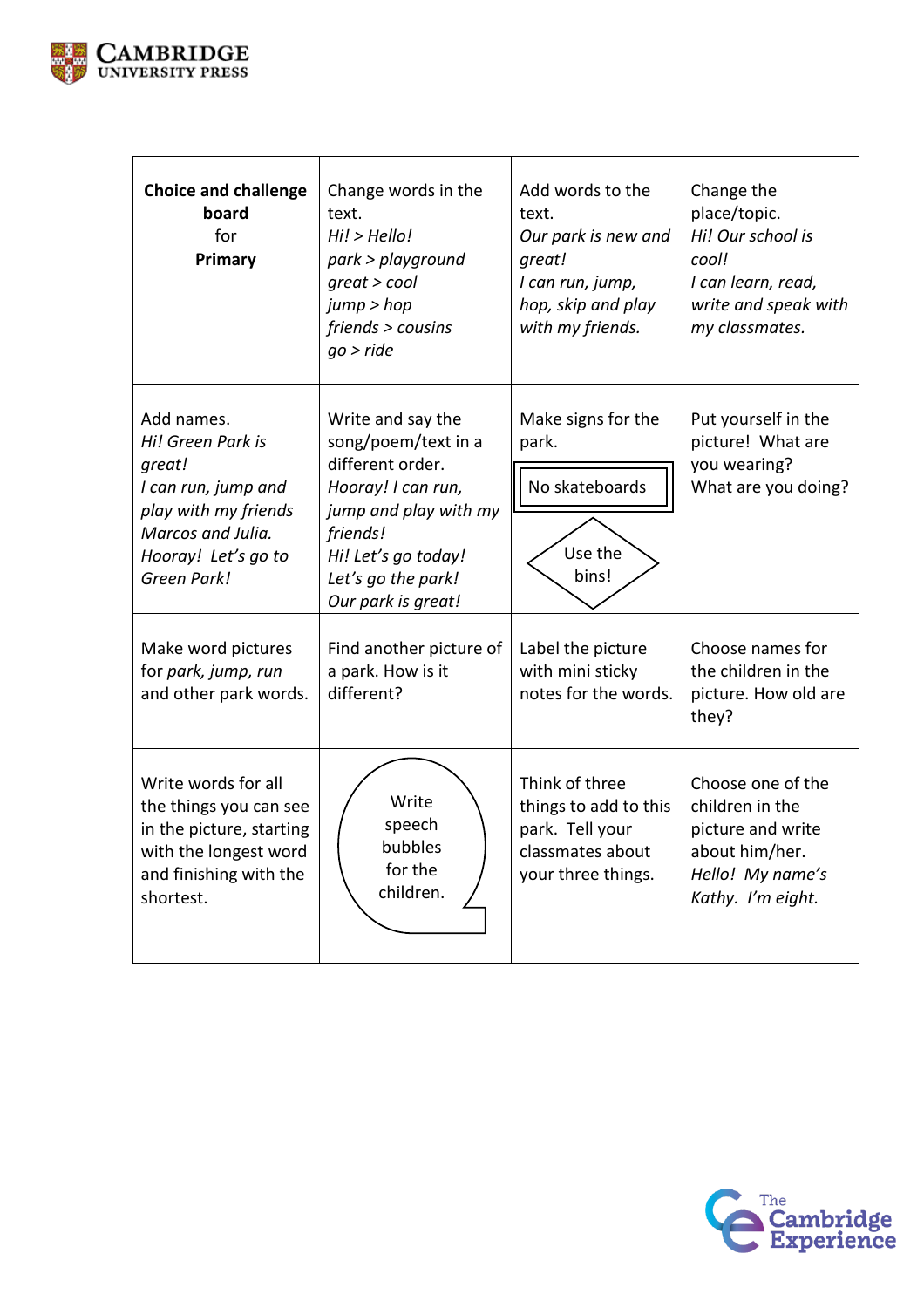

## **Planting trees**

*by Mark Rotheram, aged 13*

This spring, our teacher suggested we should get involved in a green project and plant some trees around the school. Everyone thought it was a great idea, so we started looking online for the best trees to buy. *But we soon found that choosing trees is quite complicated.* If we wanted them to grow properly, they had to be the right type – but there were so many different ones available! So our teacher suggested that we should look for trees that grew naturally in our part of the world. *That way, the trees would be used to local conditions.* They'd also be more suitable for the wildlife here.

Then we had to think about the best place for planting the trees. We learnt that trees are happiest where they have room to grow, with plenty of space for their branches. The trees might get damaged close to the school playgrounds, for example. *So we tried to avoid areas where students were very active.* Finally, we found a quiet corner close to the school garden – perfect!

Once we'd planted the trees, we knew we had to look after them carefully. We all took turns to check the leaves regularly and make sure they had no strange spots or marks on them. *This could mean the tree had a disease.*  And we decided to check the following spring in case the leaves turned yellow too soon, as that could also mean the tree was sick.

We all knew that we wouldn't be at the school anymore by the time the trees grew tall, and that was a bit sad. But we'd planted the trees to benefit not only the environment, but also future students at the school. *We knew they'd get as much pleasure from them as we had.* And that thought really cheered us up!

Which parts of the text are **facts**?

Which parts of the text contain *opinions*?

What did the teacher say? What did the students say?

What do you think they typed into the search box?

What different types of trees do you know in English?

Which trees grow naturally in your part of the world?

Apart from space, what other things do trees need?

What do you think is in the school garden?

Why is it important to look after trees?

How long does a tree take to grow tall?

Apart from planting trees, what other things could current students do to make their school a better place?

**Source: B1 Preliminary for Schools 2020 Sample Tests Reading**